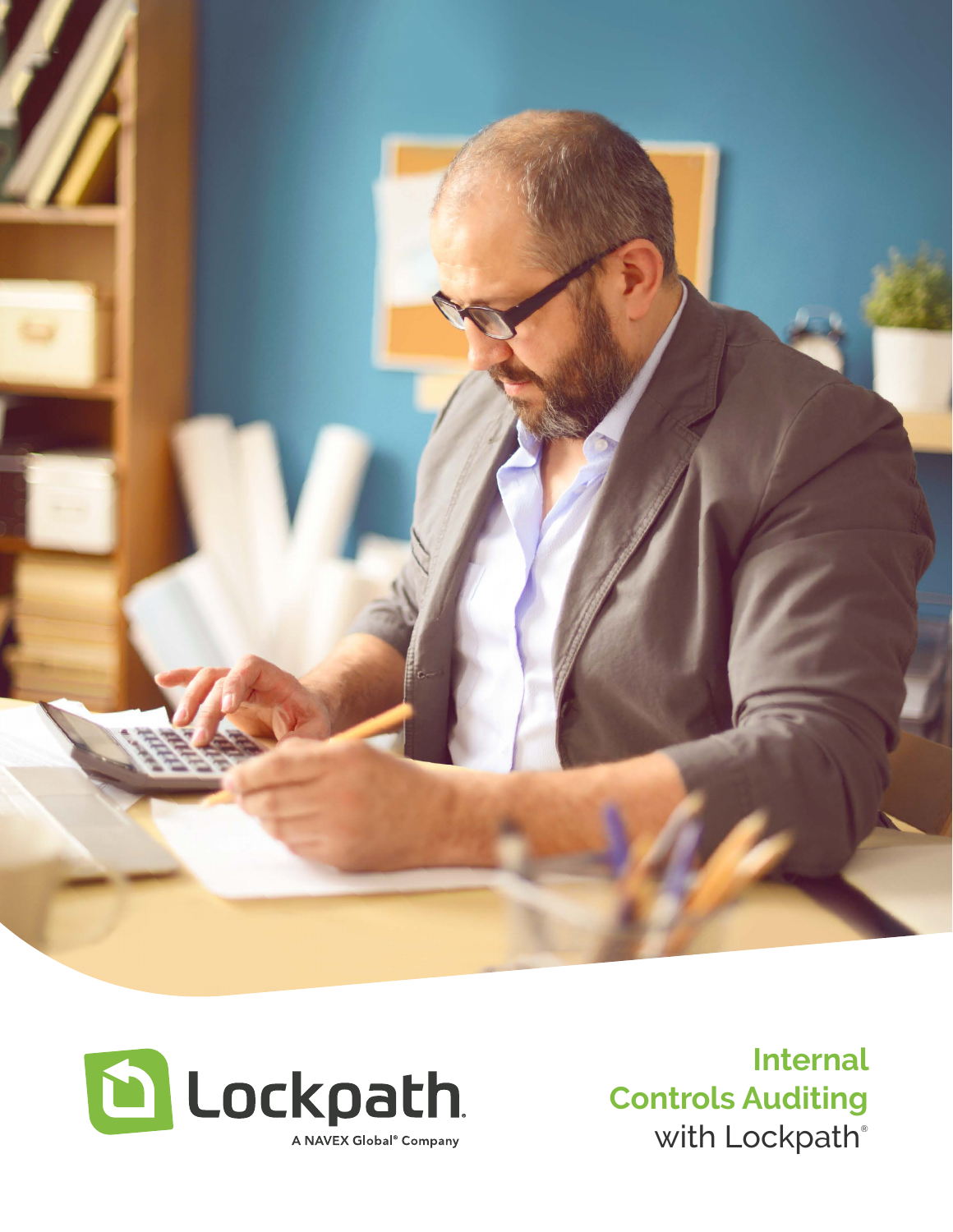From Sarbanes-Oxley (SOX) and the Model Audit Rule (MAR) to Office of Management and Budget (OMB) Circular A-123 compliance, the Lockpath Platform can help your company become audit-ready often in a matter of weeks.

While each industry regulation and associated controls framework have their unique qualities, the general requirements and your approach are similar. For each requirement, your team conducts regular testing to assess compliance. Additionally, you must identify significant changes and validate that your controls are adequately designed and operating effectively.

- Reduce the time and effort needed to manage your controls audit process.
- Increase visibility into the impact of your internal controls across the organization.
- Efficiently manage the corrective action required with any audit findings.

Because internal control reviews consist of recurring (quarterly and/or annual) testing, a growing percentage of companies are turning to second-generation GRC platforms that can ease the pain of the audit process.

The Lockpath® Platform helps organizations of all sizes efficiently and effectively address internal control compliance programs. With Lockpath, you can:

### **Reduce the time and effort needed to manage your controls audit processes**

Your recurring reviews, as mandated by an industry regulation, are time-consuming and laborious. It takes you away from business as usual.

The Lockpath Platform empowers you to streamline the overall process for a faster, more cost-effective audit. Its

centralized risk and control inventory brings the information you need to your fingertips, when you need it. Instead of starting over with every audit, your starting point is the information from the previous audit. That saves time.

Lockpath allows you to reduce the hours needed for the audit process, while also providing you with key capabilities. For example, internal control owners are able to issue dynamic questionnaires - on a periodic basis - to assess the applicable scope and instantly note changes from previous testing periods. The questionnaires allow you to capture control owner attestations for accountability, collect evidence to support these attestations and centrally store this evidence in Lockpath for quick and easy reference. If over time changes are identified, Lockpath's risk scoring capabilities can automatically measure the impact to the business in order to determine

if/where additional testing is needed for compliance. What's more, you can ensure consistent and repeatable processes and procedures, a requirement of SOX, through Lockpath's collaborative workflows.

### **Increase visibility of your internal controls infrastructure**

The danger with internal controls is in what you don't see.

Lockpath increases what you do see, giving you a better handle on your controls. You can interconnect your controls infrastructure with organizational compliance-related information, including risks, policies, business cycles, procedures, and more. These links allow you to get the most out of your controls testing, and allow you to assess the impact of the controls against your compliance program, as well as its related information. This makes it easier to identify deficiencies in your controls infrastructure that will materially affect your bottom line. In short,

you can see the full impact. Auditors can also receive upto-the-minute visibility into the status of controls audits through Lockpath's interactive dashboards and reports. The easily configurable, drag and drop reporting engine allows you to display reports and dashboards with high-level information, such as:

• Total amount of controls • Quantity of controls tested • Status of a control in the • Number of controls passed/

- 
- 
- testing process

failed

You can spot trends within the reports, then drill down deeper into more granular information, such as associated regulations, policies and identified risks. What's more, all reports are permissionbased so users only see the data they need, when they need it.

**Efficiently manage the corrective action process** For SOX, MAR and OMB Circular

A-123, the requirement is the same - each finding must be addressed, confirming that the control was in place as of year-end. It's advantageous if a corrective action process is efficiently managed, so you can ensure remediation delays won't lead to a material weakness.

With Lockpath, auditors are able to augment the remediation process. Audit findings are assessed and assigned a risk score to help you track the level of deficiency and prioritize the most impactful findings for investigation. Findings are then assigned to the appropriate parties for remediation. You can delegate tasks, ensure review by subject matter experts, track upcoming milestones and verify current status of activities. You can even link these remediation efforts to other regulations and compliance frameworks (such as HIPAA, PCI DSS, NIST, and others) that are impacted by these findings.



The Lockpath® Platform empowers you to streamline the overall process for a faster, more cost-effective audit.

# Lockpath offers two distinct advantages as a GRC platform: automation and integration.